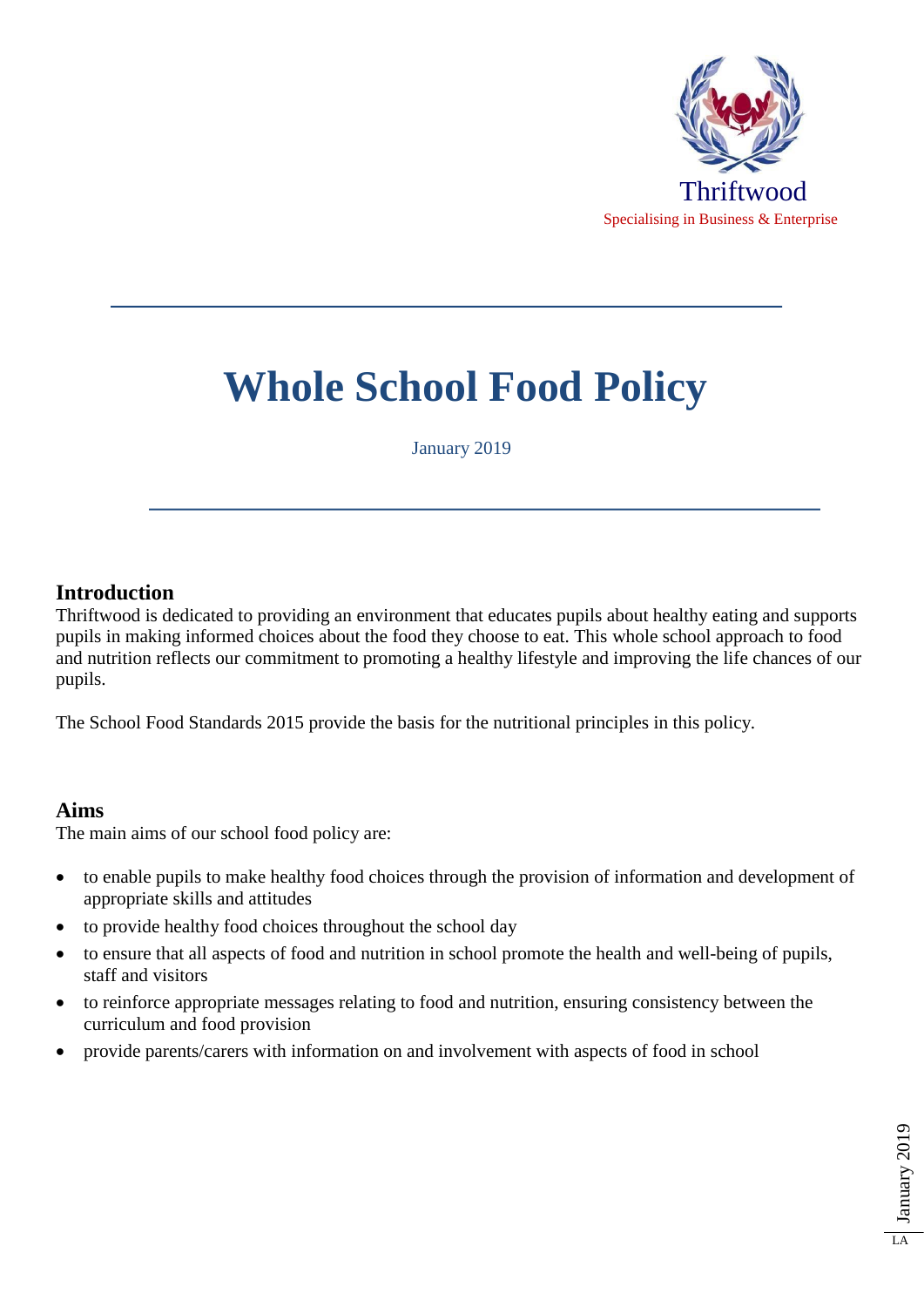We aim to do this by:

# **1. EQUAL OPPORTUNITIES**

In healthy eating, as in all other areas of the curriculum, we aim to create a fair, just and inclusive learning environment which has equality of opportunity as its cornerstone.

## **2. CURRICULUM**

Food and Nutrition is taught at an appropriate level throughout each key stage and has links with other areas of the curriculum such as PSHE, Religious Studies, Topic, Science and Key Skills.

Effective teaching supports pupils in developing their understanding of healthy eating issues and the appropriate skills and attitudes to assist them in making informed decisions.

Teaching methods offer a rich variety of opportunities for participatory learning and include debating issues, group discussions and role-play. We will also use Learning Outside the Classroom opportunities including growing, harvesting, handling, tasting and cooking food.

## **Leading by example**

The teachers, support staff, catering staff and parents have a key role in influencing pupils' knowledge, skills and attitudes about food, so it is important that they are familiar with healthy eating guidelines. All staff are aware that children within the school environment may observe their food choices during school hours and we aim to lead by example.

# **3. FOOD & DRINK PROVISION THROUGHOUT THE SCHOOL DAY**

## **Breakfast**

Breakfast is an important meal that should provide 25% of a child's energy requirement and contribute significantly to their vitamin and mineral requirements.

The school operates a breakfast club that provides a meal for identified pupils before the school day. The breakfast menu includes milk, fruit juice, toast and cereals.

## **School Food Standards for School Lunches**

Food prepared by the school catering team meets the School Food Standards 2015. Menus are made available to parents/carers and pupils and are published on the website.

## **Break-time Snacking**

The school understands that snacks can be an important part of the diet of young people and can contribute positively towards a balanced diet. The school actively discourages the consumption of snacks high in fat and sugar at break-time. To achieve this the school provides fresh fruit for KS1/2 pupils and supports parents in suggestions for healthier snacking.

## **Use of food as a reward**

The school does not encourage the regular eating of sweets or other foods high in sugar or fat, especially as a reward for good behaviour or academic/other achievements.

Special events such as reward trips to restaurants or food events related to curriculum enrichment may take place at intervals, and will consider the learning opportunities that may arise around healthy choices.

# **Drinking Water**

The school has several water fountain machines to support healthy consumption of water throughout the day. Pupils are encouraged to bring fresh water daily in a bottle and younger pupils may each have a cup in class.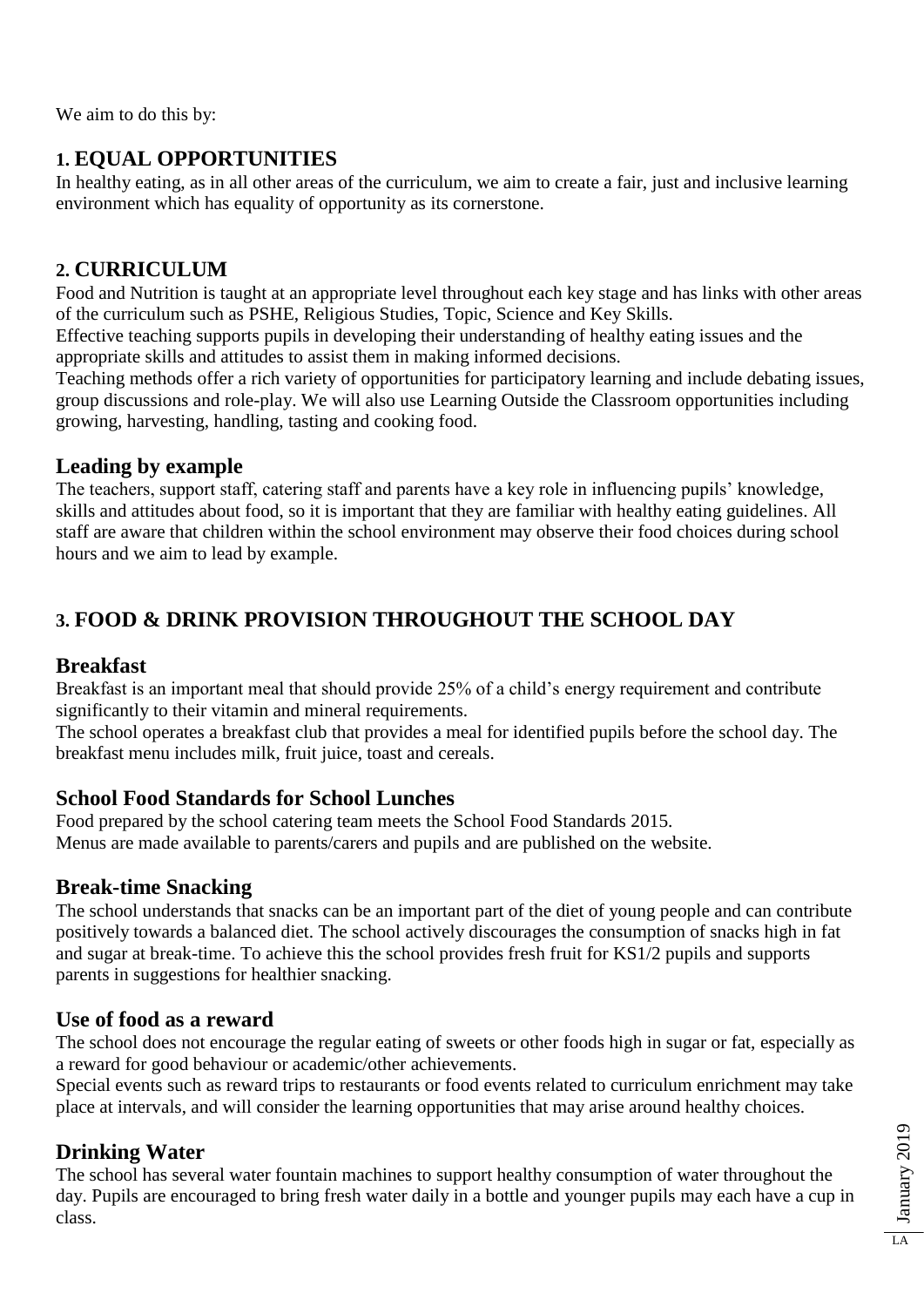# **4. FOOD & DRINK BROUGHT INTO SCHOOL**

## **Packed Lunches**

Packed lunches prepared by the school caterers adhere to the School Food Standards 2015. The school encourages parents and carers to provide children with packed lunches that complement these standards. Sweets, crisps and chocolate in children's pack lunches are discouraged and parents are asked to support our aim of being a nut-free school (due to allergies).

Advice suggests that a balanced packed lunch should contain:

- *Starchy foods – these are bread, rice, potatoes, pasta, and others*
- *Protein foods – including meat, fish, eggs, beans, and others*
- *A dairy item – this could be cheese or a yoghurt*
- *Vegetables or salad, and a portion of fruit*
- *A drink of water, milk/yoghurt or fruit juice*

*Starchy foods are a good source of energy, and should make up a third of the lunchbox. But don't let things get boring. Instead of sandwiches, give kids bagels, pitta bread, wraps and baguettes. Use brown, wholemeal or seeded bread, not white bread. Source www.NHS.uk* 

## **Parent Food Offerings:**

Parents who would like to offer sweets or cake such as a birthday treat for the class, will need to inform the class teacher in advance so that they can be sensitive to the dietary requirements of our community. These will be offered at the end of the day to be taken home.

# **5. SPECIAL DIETARY REQUIREMENTS**

#### **For religious and ethnic groups**

The school aims to provide food in accordance with pupils' religious beliefs and cultural practices. To support the school, we ask that parents contact the school office. All staff will be made aware of pupils' needs through class risk assessments.

## **Vegetarians and Vegans**

School caterers offer a vegetarian option at lunch every day.

## **Food Allergy and Intolerance and Supplements**

All staff will be made aware of pupils' allergies through class risk assessments. Where necessary, risk management plans will be created. These document symptoms and adverse reactions and actions to be taken in an emergency. Adaptations are also made for pupils with other needs such as supplemented diets. Semiskimmed milk is available at lunchtime for all pupils having a school meal.

# **6. FOOD SAFETY**

We follow the Food Standards Agency's Safer Food, Better Business guidelines. The School Catering Manager has Level 3 Food Hygiene and Catering Assistants have Level 2. The school kitchen currently has a 5/5 rating. We offer Level 2/3 Food Hygiene to staff as appropriate.